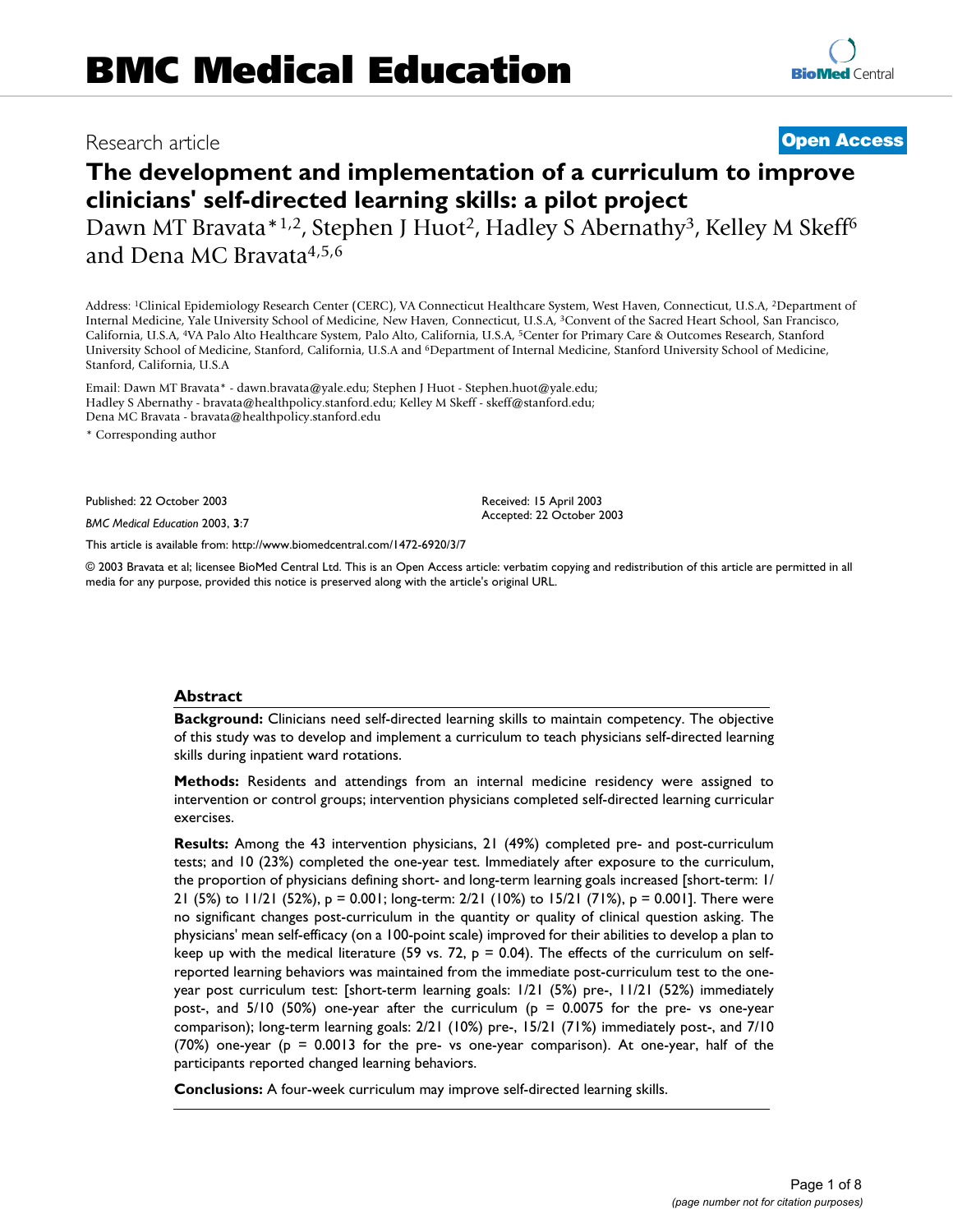# **Background**

Clinicians are expected to remain current with the medical literature to maintain their clinical competence. With over 2 million biomedical articles published annually and a medical literature that has grown increasingly complex, physicians struggle to remain informed of the many new therapies and diagnostic tools that relate to their practices. [1–3] Despite investing \$3 billion a year, the most widely used continuing medical education (CME) programs such as lectures, short conferences, and written information have rarely been shown to change clinical practices or improve patient outcomes. [4–11] The CME programs that are most likely to promote the adoption of new behaviors are those that use multiple educational strategies including physician-specific feedback, practice-based educational programs, physician participation in the design of the educational interventions, contact with local opinion leaders, and self-directed programs (problembased learning directed by the physician, in which the patient serves as the impetus for the learning experience). [4,12–17]

Adult learning theory posits that adults learn best when they are required to address problems (problem-based as opposed to subject-based learning). [18,19] Furthermore, learning is maximized when it is self-directed so that adults study material that is most relevant to them. [18,19] Clinicians engage in self-directed learning by first identifying a clinical problem, then pursuing the learning task, next acquiring the new knowledge or skill, and finally practicing the new knowledge or skill. [20] A recent survey of housestaff practices demonstrated that residents engage in self-directed learning activities less than eight hours per week, an amount considered inadequate to prepare housestaff for self-directed learning after training. [21] Although medical educators have described the importance of improving house officers' self-directed learning skills, no consensus exists regarding the best methods for providing such training. [22]

In this paper, we describe a curricular intervention that employs several educational and administrative modalities to teach attending and resident physicians the skills necessary for self-directed learning. The curriculum was designed to incorporate principles of adult-learning theory. The curriculum contains exercises to enhance skills for assessing learning needs, developing flexible shortand long-term learning plans, and asking and answering clinical questions efficiently. We sought to characterize the effects of this teaching program on physicians' (1) selfreported learning behaviors, (2) capacity for asking and answering well-constructed clinical questions, and (3) self-efficacy for performing essential self-directed learning behaviors.

# **Methods**

# *Design*

This study was designed as a prospective cohort trial of the effects of a self-directed learning curriculum on physicians' learning behaviors. The study protocol received Human Investigations Committee approval, and all participants provided written informed consent.

# *Subjects and Setting*

Resident and attending physicians from a university internal medicine residency program assigned to one-month ward rotations at a Connecticut community teaching hospital between September 1997 and April 1998 were enrolled in the study. Physicians assigned to one of the two internal medicine ward teams at the hospital were designated as the intervention team. Interns and residents were assigned randomly to either the intervention or nonintervention team. In general, attendings physicians were assigned so that the general internal medicine attendings were assigned to the intervention team. Ward teams consisted of one attending physician and two resident-intern pairs. Each resident-intern pair admitted new patients every fourth day. Attending physicians made morning work rounds with the housestaff five to seven days per week and conducted formal attending rounds three times a week. Participation in the study was voluntary.

# *Curriculum*

The curriculum consisted of five components: (1) performing a learning needs assessment, (2) using appropriate learning resources, (3) developing efficiency in reading medical journals, (4) developing and supporting a learning plan, and (5) asking clinical questions. In addition, each participant was asked to maintain a clinicalquestion diary. The curriculum physically consisted of a bound volume containing: an introduction, a sample calendar for the ward rotation, a consent form, a pre-test, components 1 through 5, a post-test, an evaluation form, and selected references. Accompanying the bound curriculum was a pocket-sized clinical-question diary. A brief description of each component follows.

# *Learning-Needs Assessment*

The goal of this component of the curriculum was to guide participants in identifying specific learning needs. Based on published information about learning contracts and self-formulated learning plans,[18,19] we developed exercises to help participants identify areas of medical knowledge or clinical skills in which they needed improvement or practice[23,24] Participants were asked to articulate specific short- and long-term learning needs based on questions from their practices, board certification or in-service examinations, comments from their colleagues, and their general interest. The physicians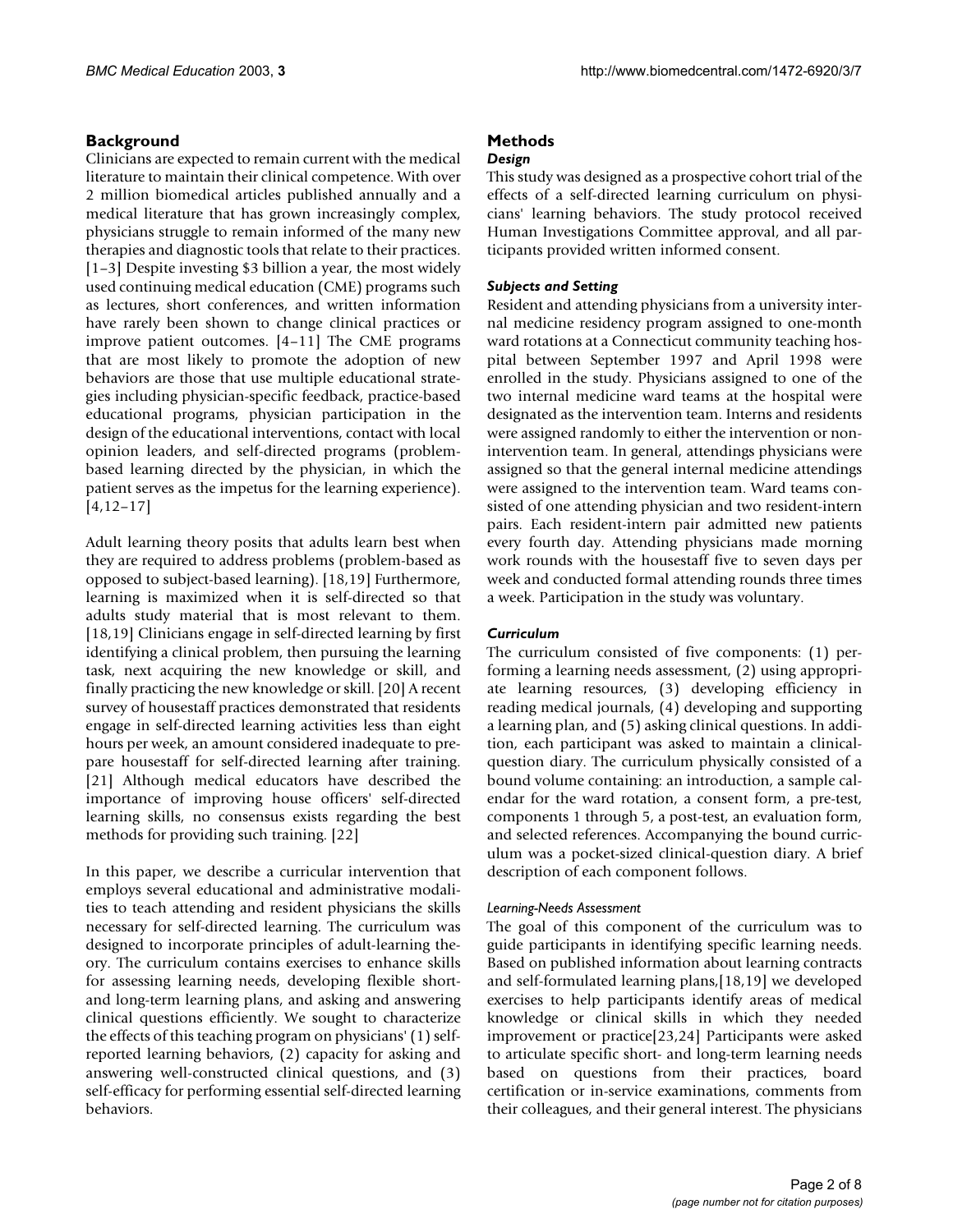were asked to define specific time frames for their various learning goals.

#### *Learning-Resources Exercise*

The goal of this component of the curriculum was to have participants identify optimal resources for answering clinical questions. Participants examined the usefulness of common learning resources and were asked to expand the types of learning resources that they employed in answering clinical questions. They were asked to list all possible sources of medical information, identify the sources that they used most commonly, and rate each source in terms of relevance and convenience (using a 10-point scale, where 10 was the most convenient or most relevant). They then graphed each source of information on a grid, with relevance on the *x*-axis and convenience on the *y*-axis to determine whether sources clustered (e.g., low relevance clustered with high convenience).

Prior research has demonstrated that physicians use a variety of learning resources;[25,26] that convenience drives many physicians' choice of learning resources;[9] and that as learners become more skillful in using a wider variety of resources, they find that some resources are more convenient to use than they had previously thought. [10] Participants were encouraged to maximize both convenience and relevance in their choice of learning resources, and to also consider situations where they might emphasize relevance over convenience.

# *Journal-Reading Exercise*

The goal of this component of the curriculum was to help the clinicians optimize their journal-reading time and habits. Surveys have indicated that practitioners prefer journal-reading to all other continuing-education activities. [9] Research has shown that physicians can benefit more from their medical reading if they learn skills and habits that permit them to select the most clinically useful articles. [27] This exercise used a group-learning format where members of the team were asked to teach their colleagues techniques to identify appropriate journals, to scan potentially relevant articles, to set up and maintain a filing system of critical references, and to set reasonable goals for keeping up with the medical literature. Participants were asked to consider the problems associated with using journals as the primary source for clinical information, the circumstances under which sources other than original journal articles (e.g., textbooks or colleagues) might serve their learning needs, the difference between their goals for library-reading and for home-reading, and the criteria by which they should include or exclude particular journals from routine reading. This curricular component was developed based on the hypothesis that by explicitly stating ideal journal-reading habits participants would become more aware of their own behaviors and improve the efficiency of their journal-reading.

# *Learning-Plan Development and Support*

The goal for this component of the curriculum was to have participants complete the learning contract to formulate a realistic and specific personal plan for meeting the learning goals that they identified in the needs assessment. The participants were asked to define both short-term (e.g., during this ward rotation) and longer-term (e.g., during this academic year) learning plans, including: group learning activities (e.g., attending rounds), self-directed learning activities (e.g., using the learning portfolio), teaching activities (e.g., work rounds), and scanning activities (e.g., text-book reading). Participants shared their goals with the other members of the team to facilitate planning of group-learning experiences that maximized the learning of their colleagues. The whole team worked together to help each individual articulate learning goals and devise learning plans. For example, if a resident stated a plan to focus on the cardiovascular physical examination during the coming month, then the attending and other resident physicians agreed to watch for interesting cardiovascular physical examination findings in the patients cared for by the team, to emphasize such findings during rounds, and to encourage that resident to teach the other physicians about such signs. During this curricular component the participating physicians were practicing two important self-directed learning skills: identifying a specific learning task (usually based on a clinical question) and completing the task (usually obtaining the answer to the question). [20]

# *Asking Clinical-Questions*

The goal of this component of the curriculum was to have participants practice constructing questions that incorporate features of effective clinical questioning: (1) the specific patient or problem being addressed, (2) the intervention or exposure being considered, (3) a comparison to another intervention or exposure, and (4) the clinical outcome of interest. [2] Participants were asked to use this format (e.g., "Do patients with acute stroke who receive thrombolytic therapy have an increased rate of inhospital mortality compared to similar patients who do not receive such therapy?") on work rounds, during attending rounds, and when using their question diaries.

#### *Clinical Question Diary*

The goal of this component of the curriculum was to have participants generate and record in their individual pocket-size diary at least one clinical question for each patient they admitted. They were also asked to record the learning resources used to answer the question. We modeled the question diary after the paper version of the question portfolio of the Maintenance of Competence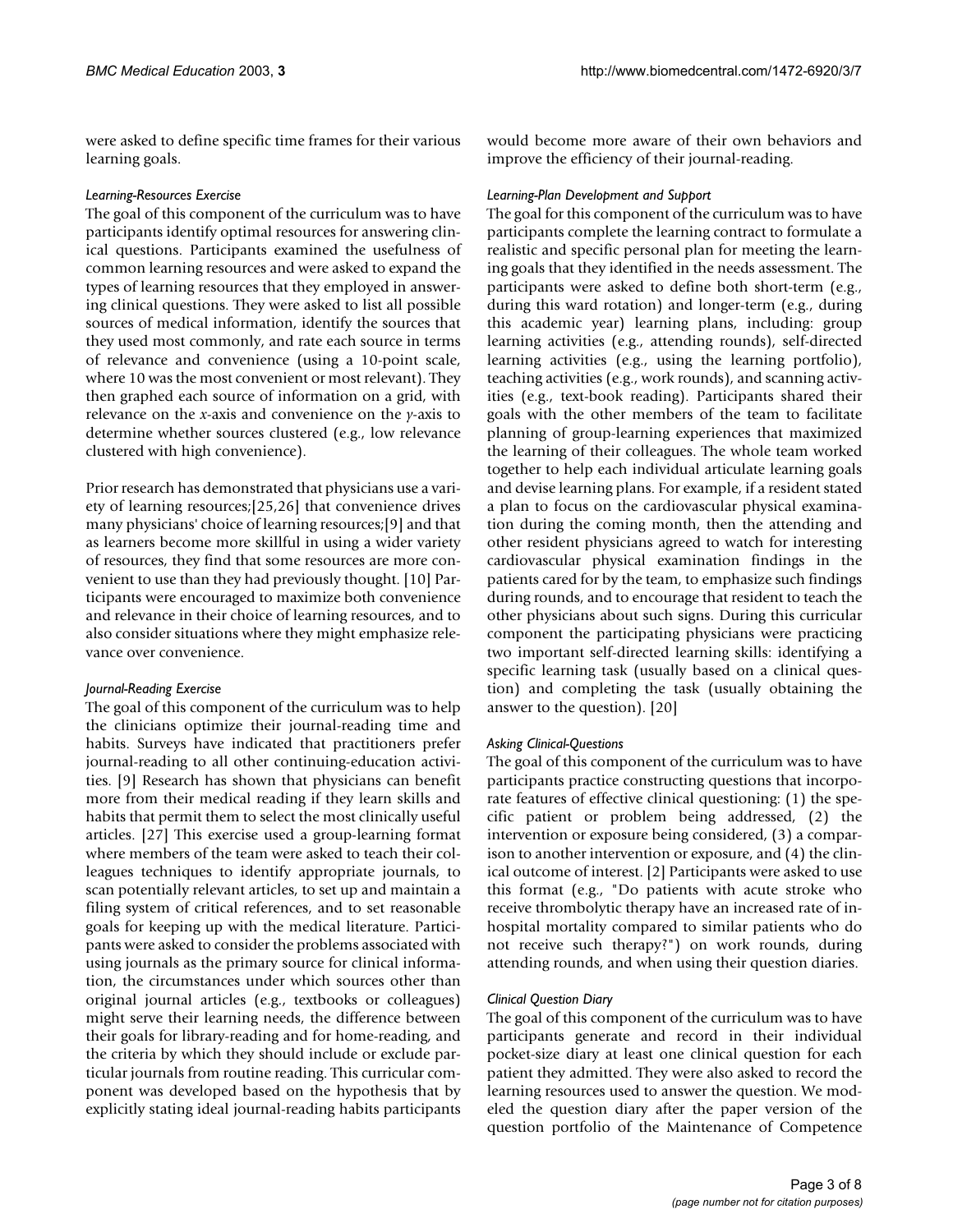Program (MOCOMP) of the Royal College of Physicians and Surgeons of Canada. MOCOMP is a self-directed learning program in which participating physicians maintain a personal portfolio of the questions that they would like to answer, the situations that stimulated the questions, and the educational resources that they used to answer the questions. [27–29] A random survey of physician users of MOCOMP indicated that 49% of questions that participants entered into their log led them to learn something that resulted in a change in their clinical practice. [28] Other authors have demonstrated that learning is more durable when clinical questions and subsequent learning is linked to the patient who stimulated the question. [13] The use of learning portfolios has been shown to improve clinicians identification and meeting of their own learning needs. [30]

# *Data Collection*

Participating physicians were given test instruments (described below) on the first day of their ward rotation (pre-test) and on the last day (post-test). One-year followup test instruments were given in April 1999 to those intervention physicians who were rotating on the Internal Medicine wards at that time. At the end of each ward month rotation the clinical question diaries were collected from the participants.

# *Curriculum Implementation*

Prior to beginning their ward rotation, the attending physicians on the intervention teams were given a 20-minute orientation that reviewed the objectives of the study, introduced the curriculum, provided specific suggestions for the implementation of the curriculum into the ward rotation, reviewed the importance of completing all the evaluation instruments, and provided an opportunity to ask questions. Self-directed learning curricular exercises occurred during the initial 10 to 15 minutes of the first six attending rounds of each rotation. Participants used their remaining attending rounds to practice these skills by addressing specific patient-derived questions.

Specific educational and organizational methods were used to facilitate implementation and use of the curriculum. The educational methods employed to teach these self-directed learning skills included: individual study (e.g., physicians read individually on topics related to patients on the service), group study (e.g., the team performed the learning-resource exercise together), and the use of attending physicians as role models. In addition to these educational methods, the curriculum provided an organizational structure for the ward-month experience, as well as administrative tools that facilitated review and evaluation of learning experiences (e.g., the learning plan). The learning diary served as a record of all patients admitted during the month, obviating the need for other

redundant record keeping methods that had historically been used.

In addition, participating physicians were asked to adopt several important attitudes: to think of themselves as learners; to consider their ongoing professional development as a responsibility to themselves, their patients, and their colleagues; to discard the notion that physicians should have all the answers and to embrace situations where gaps in their medical knowledge generate learning opportunities; and to value helping colleagues achieve their learning goals.

# *Curriculum Evaluation*

The five components of the curriculum were evaluated with 30 item pre-, post-, and 1-year follow-up test instruments to assess the participants': (1) self-reported learning behaviors, (2) abilities to generate clinical questions from a clinical scenario and to describe a strategy for answering those questions, and (3) self-efficacy to perform specific self-directed learning behaviors. The test instruments were identical with the exception of the clinical scenarios. They were developed specifically for the current study and were pilot tested on five physicians who were not participating in the current study for face validity and clarity. Two of the authors, blinded to the physicians' group assignment and other data, rated the questions that the physicians generated in response to the clinical scenarios according to the four criteria of good clinical questions defined above. The raters were trained during the pilot phase to achieve excellent inter-rater reliability. We assessed self-reported learning behaviors with eight short-answer questions and selfefficacy for self-directed learning behaviors with 12 questions rated on a scale of 0 to 100, where 0 indicates no confidence and 100 indicates extreme confidence. [31] The clinical question diaries were collected from all participants to evaluate if they had been used.

# *Statistical Analysis*

Microsoft Excel 5.0 (Redmond, Oregon 1995) was used for database management and statistical analyses. Means and standard deviations were calculated for continuous variables. Differences in responses of participants on pretests, post-tests, and 1-year follow-up tests were assessed with non-paired two-tailed Student's t-tests, Chi-square tests, or Fisher's Exact test; where statistical significance was accepted for p-values <0.05.

# **Results**

# *Subjects and Response Rates*

The intervention group consisted of a total of 43 physicians; 37 residents and six attendings. All of the eligible residents and attendings in the intervention group participated in the curriculum. Of the 43 participants, 21 (49%) completed pre-tests, 21 (49%) completed post-tests. The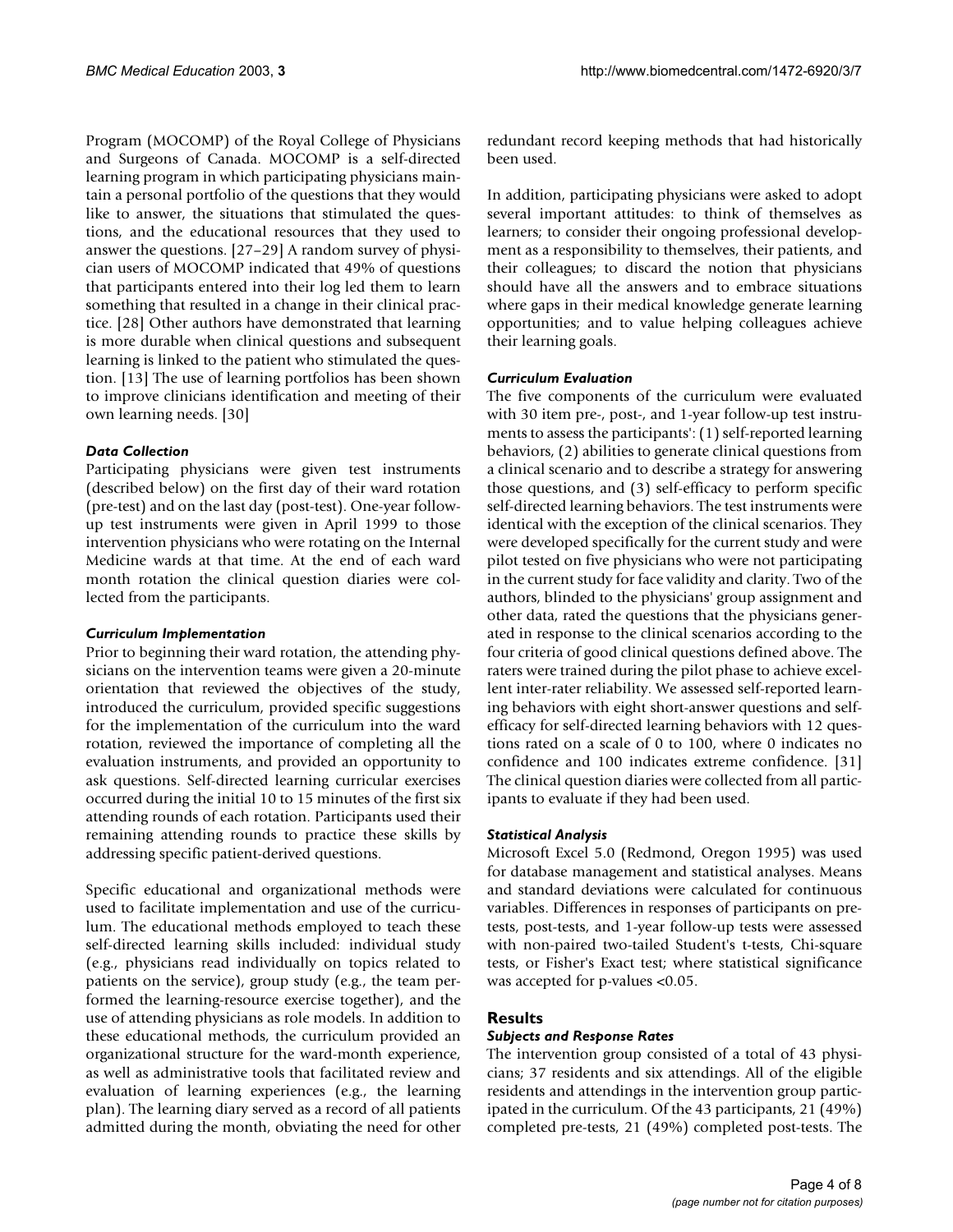| Self-Reported Self-directed Learning Behaviors                                | Pre-curriculum $N = 21$ | Post-curriculum $N = 21$ | One-Year $N = 10$ | $P-value*$ |
|-------------------------------------------------------------------------------|-------------------------|--------------------------|-------------------|------------|
| Defining short-term learning goals: N (%)                                     | 1(5)                    | 11(52)                   | 5(50)             | 0.001      |
| Defining long-term learning goals: N (%)                                      | 2(10)                   | 15(71)                   | 7(70)             | 0.001      |
| Hours spent reading per week: mean ± standard deviation                       | $2.6 \pm 3.1$           | $3.1 \pm 2.5$            | $4.6 \pm 3.1$     | 0.6        |
| Hours would like to spend reading per week: mean ± standard<br>deviation      | $7.7 + 4.0$             | $7.0 \pm 4.0$            | $11.2 + 5.2$      | 0.6        |
| Percent of reading goals achieved per week: mean ± standard<br>deviation      | $27\% \pm 22\%$         | $38\% + 21\%$            | $44\% + 21\%$     | 0.1        |
| Number of clinical questions asked per week: mean ± standard<br>deviation     | $19.1 \pm 17.3$         | $17.2 \pm 22.9$          | $13.7 \pm 8.4$    | 0.8        |
| Percent of clinical questions answered per week: mean ±<br>standard deviation | $35\% \pm 28\%$         | $50\% \pm 33\%$          | $48\% + 28\%$     | 0.1        |

**Table 1: Effects on Self-directed Learning Behaviors: Pre-Test, Post-Test, and One-Year Post-Test Results**

\*These p-values are for differences between the pre-test and the post-test results.

physicians who used the curriculum but did not submit pre- or post-tests reported participating fully in the curriculum. Ten of the 43 (23%) were present on the wards oneyear after the curriculum and all 10 completed the 1-year follow-up test.

# *Short-Term Effects of the Curriculum: Pre-Test vs. Post-Test Results*

To evaluate the short-term effects of the curriculum, participants' pre-curriculum test results were compared to participants' post-curriculum test results.

# *Self-Reported Learning Behaviors*

The proportion of intervention physicians who had defined short-term goals increased after exposure to the curriculum:  $1/21$  (5%) to  $11/21$  (52%), p = 0.001 (Table 1). Similarly, the proportion of physicians with long-term learning goals increased after participating in the curriculum:  $2/21$  (10%) to  $15/21$  (71%), p = 0.001 (Table 1). No statistically significant differences were observed in any of the other self-directed learning behaviors (Table 1).

# *Clinical Questions*

There were no significant changes in either the quantity or quality of clinical questions that participants generated in response to the clinical cases (mean number of questions per subject: pre-curriculum 3.6 versus 3.1 post-curriculum, p = 0.05). There were no changes post-curriculum in the proportions of questions that made a comparison to another intervention, that identified a clinical outcome of interest, or that failed to meet any of criteria of a well-constructed clinical question.

# *Self-Efficacy for Self-directed Learning Activities*

The physicians' mean self-efficacy improved from pre- to post-curriculum for their abilities to develop a plan to keep up with the medical literature (59 pre- versus 72

post-curriculum,  $p = 0.04$ ) but was not statistically significant for the other behaviors (data not shown).

# *Clinical Question Diary*

All of the participants in the intervention group used the clinical question diaries. All of the diaries demonstrated that participants asked clinical questions and identified the learning resource used to answer the questions. The most positive feedback about the clinical question diaries came from first-year residents, who found them to be helpful in remembering the many clinical questions that arose during the day, and useful in organizing and focusing their medical reading. One attending commented that the diary was a helpful tool for self-reflection. The most negative comments came from the senior residents, who stated that the diaries increased the documentation burden of their busy ward-rotation (despite the fact that the diaries replaced the previously used method of recording all patients admitted during the month, and therefore should not have increased the need for documentation).

#### *Durability of Curriculum Effects: Post-Test vs. One-Year Post-Curriculum Results*

The effects of the curriculum on self-reported learning behaviors appeared to be maintained from the immediate post-curriculum test to the one-year post curriculum test (Table 1). For example, the proportion of physicians with short-term learning goals started at 1/21 (5%) pre-curriculum, rose to 11/21 (52%) immediately post-curriculum, and remained at 5/10 (50%) one-year after the curriculum  $(p = 0.0075$  for the pre- vs one-year comparison). Similarly, the proportion of physicians with long-term learning goals was 2/21 (10%) before the curriculum, increased to 15/21 (71%) post-curriculum, and remained at  $7/10$  (70%) one-year later (p = 0.0013 for the pre- vs one-year comparison).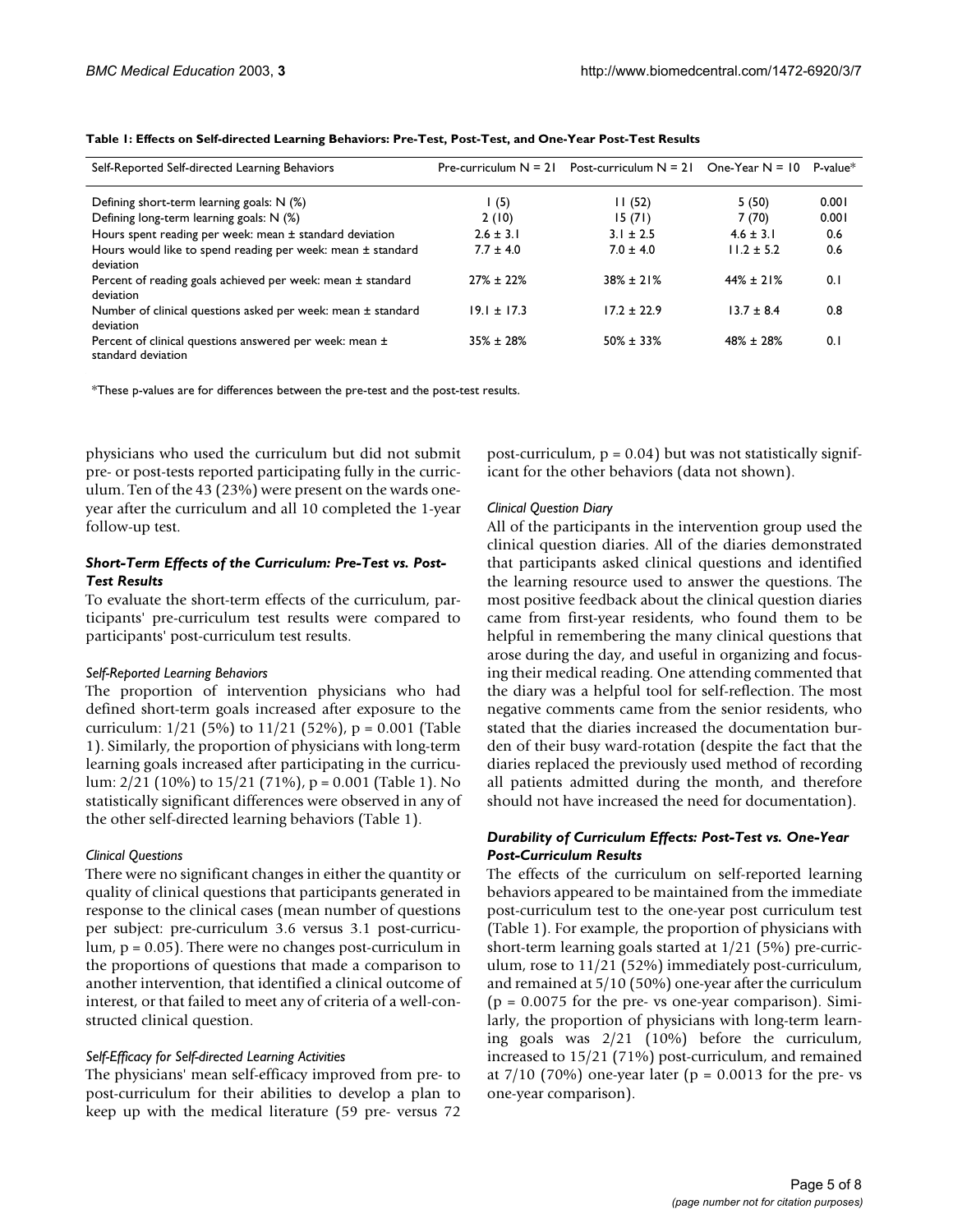# *Overall Change In Learning Behaviors*

One-half of the participants surveyed at 1-year reported that they had changed their learning behaviors as a result of their participation in the curriculum. Comments included, "It increased my motivation to attempt answering clinical questions," "I research clinical questions more frequently," and "I am better at goal setting." The half who said they had not changed their learning practices wrote, for example: "I have continued to use the same resources as prior to participation," "Time on [the] rotation was limited, [I was] unable to fully participate, time constraints prevented full attention to curriculum goals," and "having [had] several mentors of evidence-based medicine prior to going through the curriculum, I already had a handle on how to answer questions, the challenge has been actually doing it."

# **Discussion**

We developed a curriculum comprising multiple educational and structural components to teach physicians selfdirected learning skills. We found that the curriculum was effectively increased the number of short- and long-term learning goals that the participating physicians articulated and improved participants' self-efficacy for their abilities to develop a plan to keep up with the medical literature.

A major limitation of this study was the low response rate. As a result, the final sample size was small, limiting our ability to detect statistically significant differences. We have no information to suggest that physicians who completed their evaluation materials were different from those who did not with regard to their participation in the curriculum.

An additional important limitation of this study is the lack of comparison to a control group. Although this study was originally designed to include a comparison between physicians on the intervention team and nonintervention (control) teams, we were not able to complete this comparison because too few of the control physicians returned their test instruments to make the analysis valid.

Our study demonstrated the difficulties inherent in conducting educational research during residency training. The magnitude of these difficulties was surprising given the academic nature of the residency program, the university appointments of the attending physicians, and the general environment that has historically emphasized the need for scholarship and has encouraged participation in clinical research on the part of the faculty and the housestaff. The attending physicians were encouraged to take ownership of this curriculum and this study, and their ideas and feedback were solicited. The curriculum contained all the necessary materials and extra copies were made readily available. Participants were given numerous personal reminders about the need to complete the evaluation materials. As mentioned above, the learning diaries were accepted as replacements for documentation that was required of the residents. Given the reality of the busy pace of inpatient medicine and the many competing needs of physicians on ward teaching services, a suggestion to improve response rates for future studies is to have study authors administer each of the surveys at assigned times in lieu of regularly scheduled educational activities such as noon conference.

Another limitation of the current study is that we relied upon physician self-reports. While self-efficacy requires physician surveys, future studies should employ direct observation of self-directed learning behaviors.

Incorporating self-directed learning techniques as described in this report, may enhance the effectiveness of existing residency program curricula. As an educational technique, self-directed learning should be explicitly integrated into residency program curricula. Self-directed learning is described in adult learning theory which suggests that adult learners can identify their learning needs, find solutions to problems, base learning on experience, and self-direct their education. Self-directed programs for physicians use problem-based learning, in which the patient becomes the impetus for the learning experience, and require the learner to reflect on his or her own clinical practice. [15,16] Shin and colleagues reported that a medical school that employed a self-directed, problem-based curriculum produced graduates who adhered more closely to published clinical practice guidelines than did graduates of a traditional medical school. [4,15] Given the evidence that practice patterns that have been established during residency persist after graduation, and other research demonstrating that learning behaviors taught during medical school affect practice, medical educators should emphasize self-directed learning skills during residency training.

The first steps in the self-directed learning process are the definition of learning needs and the articulation of learning goals. Research has shown that physicians consistently overestimate their knowledge and underestimate gaps in that knowledge. [12] Recognition of these gaps tends to elicit a variety of responses: anxiety, guilt, and, under the best circumstances, a desire to fill them in. [19] Our curriculum helped clinicians to create personalized learning plans and encouraged them to see every patient encounter as a potential learning opportunity. We found that the proportion of physicians with defined learning goals increased after participating in the curriculum.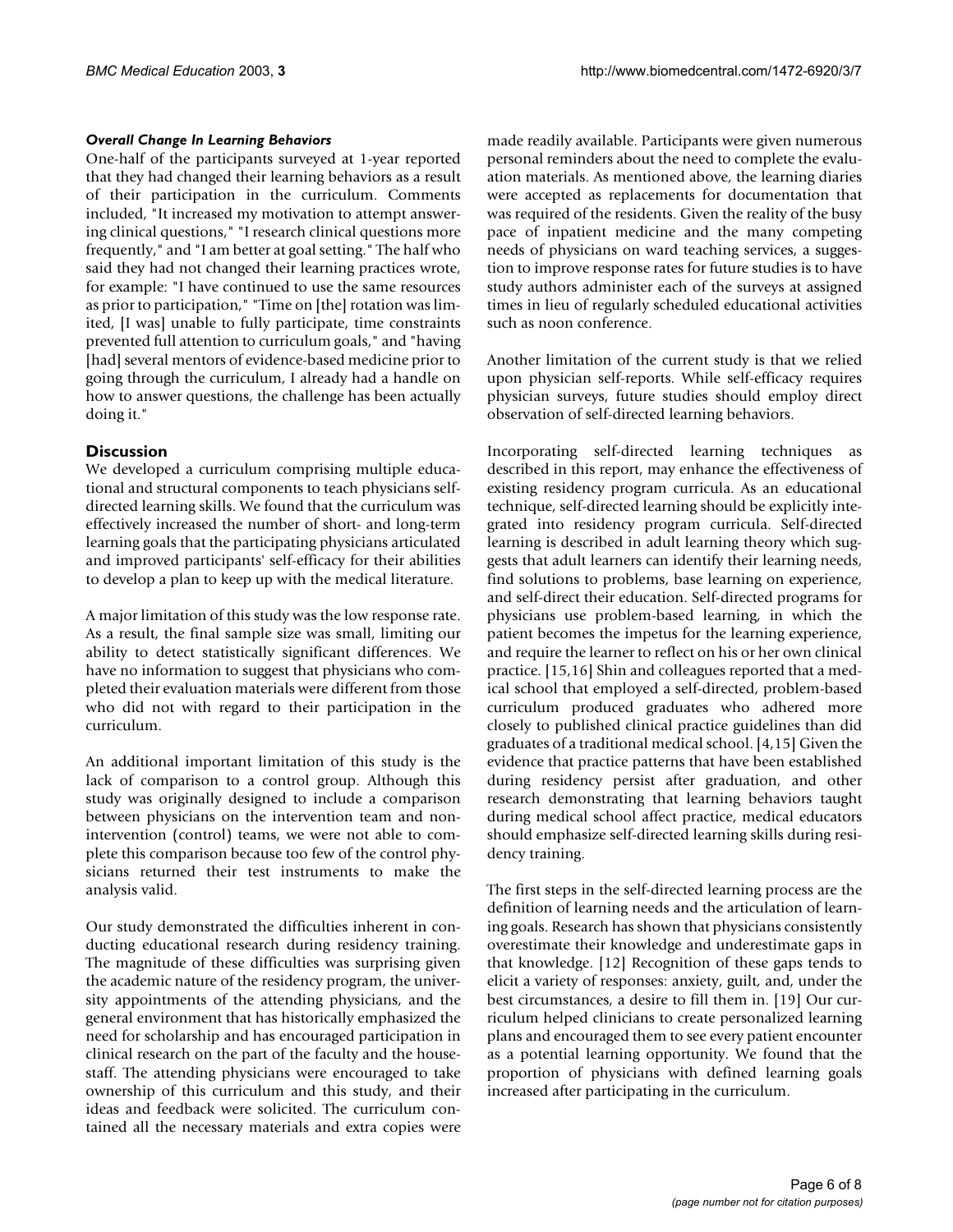The most important facets of the curriculum are its strong foundation in adult learning theory, the use of multiple educational methods, incorporating non-educational components, and linking the curriculum to direct patientcare activities. Important topics for future research include evaluations of similar curricula over longer periods, in other medical arenas (e.g., ambulatory rotations), in different medical settings (e.g., non-academic environments, where there are fewer competing educational opportunities and where the burden on physicians to maintain their competence is likely to be greater), and in other medical specialties (e.g., psychiatry or surgery).

#### **Conclusions**

Our research findings demonstrate that it is feasible to implement a four-week curriculum in self-directed learning during a four-week internal medicine ward rotation, and that this curriculum may improve some components of self-directed learning.

#### **Competing Interests**

The Authors have no competing interests to declare. We have note received reimbursements, fees, funding, or salary from any organization that may in any way gain or lose financially from the publication of this paper. We have not held any stocks or shares in any organization that may in any way gain or lose financially from the publication of this paper. We do not have any other financial or non-financial competing interests.

# **Authors' Contributions**

DMCB and DBTB both conceived of the study, participated in its design and were responsible for the conduct of the study and the data collection. DMCB, HAS were responsible for the coding of the completed data collection tools. DMCB, DBTB, SJH were responsible for the data analysis and manuscript preparation. All of the authors read and approved the final manuscript.

#### **Acknowledgement**

We thank the faculty and housestaff of the Internal Medicine Primary Care residency program at Yale University and St. Mary's Hospital, Waterbury, Connecticut for their enthusiastic participation. Dr. Dawn Bravata is supported by a Career Development Award from the Department of Veteran Affairs Health Services Research & Development Service.

# **References**

- 1. Bernier C and Yerkey A: *Cogent Communication: Overcoming Information Overload Westport, CT: Greenwood Press*; 1979.
- 2. Michaud G, McGowan J, van der Jagt R, Dugan A and Tugwell P: **[The](http://www.ncbi.nlm.nih.gov/entrez/query.fcgi?cmd=Retrieve&db=PubMed&dopt=Abstract&list_uids=8913549) [introduction of evidence-based medicine as a component of](http://www.ncbi.nlm.nih.gov/entrez/query.fcgi?cmd=Retrieve&db=PubMed&dopt=Abstract&list_uids=8913549) [daily practice.](http://www.ncbi.nlm.nih.gov/entrez/query.fcgi?cmd=Retrieve&db=PubMed&dopt=Abstract&list_uids=8913549)** *Bulletin of the Medical Library Association* 1996, **84:**478-481.
- 3. Rafuse J: **[Evidence-based medicine means MDs must develop](http://www.ncbi.nlm.nih.gov/entrez/query.fcgi?cmd=Retrieve&db=PubMed&dopt=Abstract&list_uids=8168014) [new skills, attitudes, CMA conference told.](http://www.ncbi.nlm.nih.gov/entrez/query.fcgi?cmd=Retrieve&db=PubMed&dopt=Abstract&list_uids=8168014)** *Canadian Medical Association Journal* 1994, **150:**1479-1481.
- 4. Haynes R, Davis D, McKibbon A and Tugwell P: **[A critical appraisal](http://www.ncbi.nlm.nih.gov/entrez/query.fcgi?cmd=Retrieve&db=PubMed&dopt=Abstract&list_uids=6690767) [of the efficacy of continuing medical education.](http://www.ncbi.nlm.nih.gov/entrez/query.fcgi?cmd=Retrieve&db=PubMed&dopt=Abstract&list_uids=6690767)** *JAMA* 1984, **251:**61-64.
- 5. Manning P: **[Continuing medical education. The next step.](http://www.ncbi.nlm.nih.gov/entrez/query.fcgi?cmd=Retrieve&db=PubMed&dopt=Abstract&list_uids=6337278)** *JAMA* 1983, **249:**1042-1045.
- 6. Hotvedt M: **[Continuing medical education: Actually learning](http://www.ncbi.nlm.nih.gov/entrez/query.fcgi?cmd=Retrieve&db=PubMed&dopt=Abstract&list_uids=8637134) [rather than simply listening.](http://www.ncbi.nlm.nih.gov/entrez/query.fcgi?cmd=Retrieve&db=PubMed&dopt=Abstract&list_uids=8637134)** *JAMA* 1996, **275:**1637-1638.
- 7. Sibley J, Sackett D, Neufeld V, Gerrard B, Rudnick K and Fraser W: **[A randomized trial of continuing medical education.](http://www.ncbi.nlm.nih.gov/entrez/query.fcgi?cmd=Retrieve&db=PubMed&dopt=Abstract&list_uids=7057858)** *New England Journal of Medicine* 1982, **306:**511-515.
- 8. Scotti M: **[In reply to "Continuing medical education: Actually](http://www.ncbi.nlm.nih.gov/entrez/query.fcgi?cmd=Retrieve&db=PubMed&dopt=Abstract&list_uids=8637135) [learning rather than simply listening" \(letter\).](http://www.ncbi.nlm.nih.gov/entrez/query.fcgi?cmd=Retrieve&db=PubMed&dopt=Abstract&list_uids=8637135)** *JAMA* 1996, **275:**1638.
- 9. Davis D, Thomson M, Oxman A and Haynes R: **[Changing physician](http://www.ncbi.nlm.nih.gov/entrez/query.fcgi?cmd=Retrieve&db=PubMed&dopt=Abstract&list_uids=7650822) [performance. A systematic review of the effect of continuing](http://www.ncbi.nlm.nih.gov/entrez/query.fcgi?cmd=Retrieve&db=PubMed&dopt=Abstract&list_uids=7650822) [medical education strategies.](http://www.ncbi.nlm.nih.gov/entrez/query.fcgi?cmd=Retrieve&db=PubMed&dopt=Abstract&list_uids=7650822)** *JAMA* 1995, **274:**700-705.
- 10. Newble D and Whelan GEJ: **[Physicians' approaches to continu](http://www.ncbi.nlm.nih.gov/entrez/query.fcgi?cmd=Retrieve&db=PubMed&dopt=Abstract&list_uids=2285392)[ing education.](http://www.ncbi.nlm.nih.gov/entrez/query.fcgi?cmd=Retrieve&db=PubMed&dopt=Abstract&list_uids=2285392)** *Australian & New Zealand Journal of Medicine* 1990, **20:**739-746.
- 11. Davis D: **The science and practice of continuing medical education: A study in dissonance.** *ACP Journal Club* 1993, **118:**A-18.
- 12. Greco P and Eisenberg J: **[Changing physicians' practices.](http://www.ncbi.nlm.nih.gov/entrez/query.fcgi?cmd=Retrieve&db=PubMed&dopt=Abstract&list_uids=8413397)** *New England Journal of Medicine* 1993, **329:**1271-1274.
- 13. Allery L, Owen P and Robling M: **[Why general practitioners and](http://www.ncbi.nlm.nih.gov/entrez/query.fcgi?cmd=Retrieve&db=PubMed&dopt=Abstract&list_uids=9093100) [consultants change their clinical practice: A critical incident](http://www.ncbi.nlm.nih.gov/entrez/query.fcgi?cmd=Retrieve&db=PubMed&dopt=Abstract&list_uids=9093100) [study.](http://www.ncbi.nlm.nih.gov/entrez/query.fcgi?cmd=Retrieve&db=PubMed&dopt=Abstract&list_uids=9093100)** *BMJ* 1997, **314(22):**870-874.
- 14. Thomson M, Oxman A, Haynes R, Davis D, Freemantle N and Harvey E: **Local opinion leaders to improve health professional practice and health care outcomes.** *Cochrane Database System Review* 1998:4.
- 15. Shin J, Haynes R and Johnston M: **[Effect of problem-based, self](http://www.ncbi.nlm.nih.gov/entrez/query.fcgi?cmd=Retrieve&db=PubMed&dopt=Abstract&list_uids=8257470)[directed undergraduate education on life-long learning.](http://www.ncbi.nlm.nih.gov/entrez/query.fcgi?cmd=Retrieve&db=PubMed&dopt=Abstract&list_uids=8257470)** *Canadian Medical Association Journal* 1993, **148:**969-976.
- 16. Brigley S, Young Y, Littlejohns P and McEwen J: **[Continuing educa](http://www.ncbi.nlm.nih.gov/entrez/query.fcgi?cmd=Retrieve&db=PubMed&dopt=Abstract&list_uids=9039405)[tion for medical professionals: A reflective model.](http://www.ncbi.nlm.nih.gov/entrez/query.fcgi?cmd=Retrieve&db=PubMed&dopt=Abstract&list_uids=9039405)** *Postgraduate Medical Journal* 1997, **73:**23-26.
- 17. Grimshaw J, Eccles M, Walker A and Thomas R: **[Changing physi](http://www.ncbi.nlm.nih.gov/entrez/query.fcgi?cmd=Retrieve&db=PubMed&dopt=Abstract&list_uids=12613059)[cians' behavior: what works and thoughts on getting more](http://www.ncbi.nlm.nih.gov/entrez/query.fcgi?cmd=Retrieve&db=PubMed&dopt=Abstract&list_uids=12613059) [things to work.](http://www.ncbi.nlm.nih.gov/entrez/query.fcgi?cmd=Retrieve&db=PubMed&dopt=Abstract&list_uids=12613059)** *Journal of Continuing Education in the Health Professions* 2002, **22(4):**237-243.
- 18. Knowles M: *The Modern Practice of Adult Education: From Pedagogy to Andragogy Prentice Hall: Cambridge*; 1983.
- 19. Knowles M: *The adult learner: a neglected species* 4th edition. *Gulf Publishing Company*; 1990.
- 20. Slotnick H: **[How doctors learn: physicians' self-directed learn](http://www.ncbi.nlm.nih.gov/entrez/query.fcgi?cmd=Retrieve&db=PubMed&dopt=Abstract&list_uids=10536633)[ing episodes.](http://www.ncbi.nlm.nih.gov/entrez/query.fcgi?cmd=Retrieve&db=PubMed&dopt=Abstract&list_uids=10536633)** *Academic Medicine* 1999, **74(10):**1106-17.
- 21. Dinkevich E and Ozuah P: **[Self-directed learning activities of](http://www.ncbi.nlm.nih.gov/entrez/query.fcgi?cmd=Retrieve&db=PubMed&dopt=Abstract&list_uids=12654126) [paediatric residents. \[Letter\].](http://www.ncbi.nlm.nih.gov/entrez/query.fcgi?cmd=Retrieve&db=PubMed&dopt=Abstract&list_uids=12654126)** *Medical Education* 2003, **37(4):**388-389.
- 22. Sparling L: **[Enhancing the learning in self-directed learning](http://www.ncbi.nlm.nih.gov/entrez/query.fcgi?cmd=Retrieve&db=PubMed&dopt=Abstract&list_uids=12760003) [modules.](http://www.ncbi.nlm.nih.gov/entrez/query.fcgi?cmd=Retrieve&db=PubMed&dopt=Abstract&list_uids=12760003)** *Journal for Nurses in Staff Development* 2001, **17(4):**199-205.
- 23. Regan-Smith M: **[Teachers' experiential learning about](http://www.ncbi.nlm.nih.gov/entrez/query.fcgi?cmd=Retrieve&db=PubMed&dopt=Abstract&list_uids=9617646) [learning.](http://www.ncbi.nlm.nih.gov/entrez/query.fcgi?cmd=Retrieve&db=PubMed&dopt=Abstract&list_uids=9617646)** *International Journal of Psychiatry in Medicine* 1998, **28:**11-20.
- 24. Manning PR, Clintworth WA, Sinopoli LM, Taylor JP, Krochalk PC, Gilman NJ, Denson TA, Stufflebeam DL and Knowles MS: **[A method](http://www.ncbi.nlm.nih.gov/entrez/query.fcgi?cmd=Retrieve&db=PubMed&dopt=Abstract&list_uids=3688682) [of self-directed learning in continuing medical education](http://www.ncbi.nlm.nih.gov/entrez/query.fcgi?cmd=Retrieve&db=PubMed&dopt=Abstract&list_uids=3688682) [with implications for recertification.](http://www.ncbi.nlm.nih.gov/entrez/query.fcgi?cmd=Retrieve&db=PubMed&dopt=Abstract&list_uids=3688682)** *Annals of Internal Medicine* 1987, **107(6):**909-913.
- 25. Thompson M: **[Characteristics of information resources pre](http://www.ncbi.nlm.nih.gov/entrez/query.fcgi?cmd=Retrieve&db=PubMed&dopt=Abstract&list_uids=9160156)[ferred by primary care physicians.](http://www.ncbi.nlm.nih.gov/entrez/query.fcgi?cmd=Retrieve&db=PubMed&dopt=Abstract&list_uids=9160156)** *Bulletin of the Medical Library Association* 1997, **85(2):**187-92.
- 26. Verhoeven A, Boerma E and Meyboom-de Jong B: **[Use of informa](http://www.ncbi.nlm.nih.gov/entrez/query.fcgi?cmd=Retrieve&db=PubMed&dopt=Abstract&list_uids=7703946)[tion sources by family physicians: a literature survey.](http://www.ncbi.nlm.nih.gov/entrez/query.fcgi?cmd=Retrieve&db=PubMed&dopt=Abstract&list_uids=7703946)** *Bulletin of the Medical Library Association* 1995, **83(1):**85-90.
- 27. Manning P and Petit D: **[The past, present, and future of contin](http://www.ncbi.nlm.nih.gov/entrez/query.fcgi?cmd=Retrieve&db=PubMed&dopt=Abstract&list_uids=3316729)[uing medical education. Achievements and opportunities,](http://www.ncbi.nlm.nih.gov/entrez/query.fcgi?cmd=Retrieve&db=PubMed&dopt=Abstract&list_uids=3316729) [computers and recertification.](http://www.ncbi.nlm.nih.gov/entrez/query.fcgi?cmd=Retrieve&db=PubMed&dopt=Abstract&list_uids=3316729)** *JAMA* 1987, **258:**3542-3546.
- 28. Parboosingh J and Gondocz S: **[The Maintenance of Competence](http://www.ncbi.nlm.nih.gov/entrez/query.fcgi?cmd=Retrieve&db=PubMed&dopt=Abstract&list_uids=8350455) [Program of the Royal College of Physicians and Surgeons of](http://www.ncbi.nlm.nih.gov/entrez/query.fcgi?cmd=Retrieve&db=PubMed&dopt=Abstract&list_uids=8350455) [Canada.](http://www.ncbi.nlm.nih.gov/entrez/query.fcgi?cmd=Retrieve&db=PubMed&dopt=Abstract&list_uids=8350455)** *JAMA* 1993, **270:**1093.
- 29. Parboosingh |: [The Maintenance of Competence \(MOCOMP\)](http://www.ncbi.nlm.nih.gov/entrez/query.fcgi?cmd=Retrieve&db=PubMed&dopt=Abstract&list_uids=8269355) **[Program.](http://www.ncbi.nlm.nih.gov/entrez/query.fcgi?cmd=Retrieve&db=PubMed&dopt=Abstract&list_uids=8269355)** *Canadian Journal of Cardiology* 1993, **9:**695-697.
- 30. Wilkinson TJ, Challis M, Hobma SO, Newble DI, Parboosingh JT, Sibbald RG and Wakeford R: **[The use of portfolios for assessment](http://www.ncbi.nlm.nih.gov/entrez/query.fcgi?cmd=Retrieve&db=PubMed&dopt=Abstract&list_uids=12390458) [of the competence and performance of doctors in practice.](http://www.ncbi.nlm.nih.gov/entrez/query.fcgi?cmd=Retrieve&db=PubMed&dopt=Abstract&list_uids=12390458)** *Medical Education* 2002, **36(10):**918-24.
- 31. Albright CL, Farquhar JW, Fortmann SP, Sachs DP, Owens DK, Gottlieb L, Stratos GA, Bergen MR and Skeff KM: **[Impact of a clinical](http://www.ncbi.nlm.nih.gov/entrez/query.fcgi?cmd=Retrieve&db=PubMed&dopt=Abstract&list_uids=1409485)**